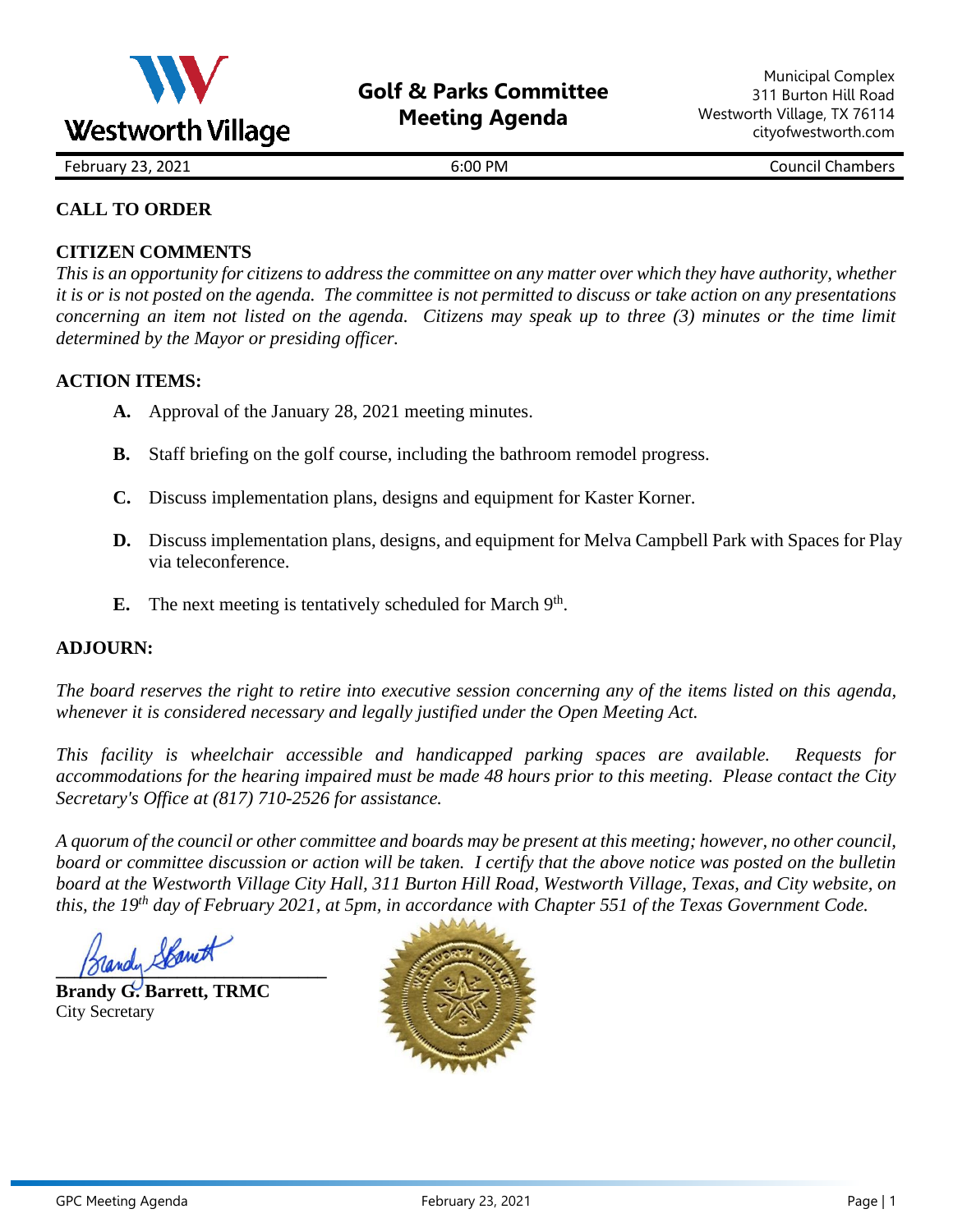

January 28, 2021 6:00 PM Council Chambers

| <b>ATTENDEES:</b> | Rosa Mendez           | Chairperson                  |
|-------------------|-----------------------|------------------------------|
|                   | Abe Elizondo          | Member                       |
|                   | Tony Yeager           | Member                       |
|                   | David Tierney         | Member                       |
|                   | <b>Kathy Dias</b>     | Member                       |
|                   | <b>Heather White</b>  | Member                       |
|                   | <b>Sharon Schmitz</b> | Member                       |
|                   | L. Kelly Jones        | Mayor                        |
|                   | <b>Brandy Barrett</b> | <b>City Secretary</b>        |
|                   | <b>Kevin Reaves</b>   | Police Chief                 |
|                   | Cody Cooke-Morse      | <b>Public Works Director</b> |
|                   |                       |                              |

## **ABSENT:** Mike Krsnak Head Pro

#### **CALLED TO ORDER at 6:00 PM by Rosa Mendez.**

#### **CITIZEN COMMENTS:**

Comments were made in person by or submissions were read from:

- o Cheryl Arriaga (125 Smallwood)
- o Haldon Griffith (200 Sky Acres)
- o Brian Libbey (5853 Straley)

## **ACTION ITEMS:**

- **A.** Approval of the January 7, 2021 meeting minutes. **Motion to approve the minutes of the January 7, 2021, amending Item B to state "Chair Mendez gave a presentation on playgrounds for toddlers, playgrounds for older children, and making changes to Kaster Korner, including lighting and safety.". MADE by** Tony Yeager. **SECOND by** David Tierney. **Motion passed** by a vote of 7 Ayes and 0 Nays.
- **B.** Discuss implementation plans, designs and equipment for Melva Campbell Park.
	- Ms. Barrett reviewed the changes from the prior plans and Chairwoman Mendez lead a discussion on equipment warranty, ongoing maintenance, and safety. In addition, a preliminary draft of the currently designed expense report was reviewed. Chairwoman Mendez acknowledged Judah White, the youngest resident in attendance at the meeting, who suggested we add a "gaga pit" to the park, like the one at the school. Following a discussion on the game of "gaga" the committee decided they would investigate it further, thanked him for his ideas and requested he stay involved in the development of the park and keep submitting ideas.
	- **No action was taken on this briefing item**.